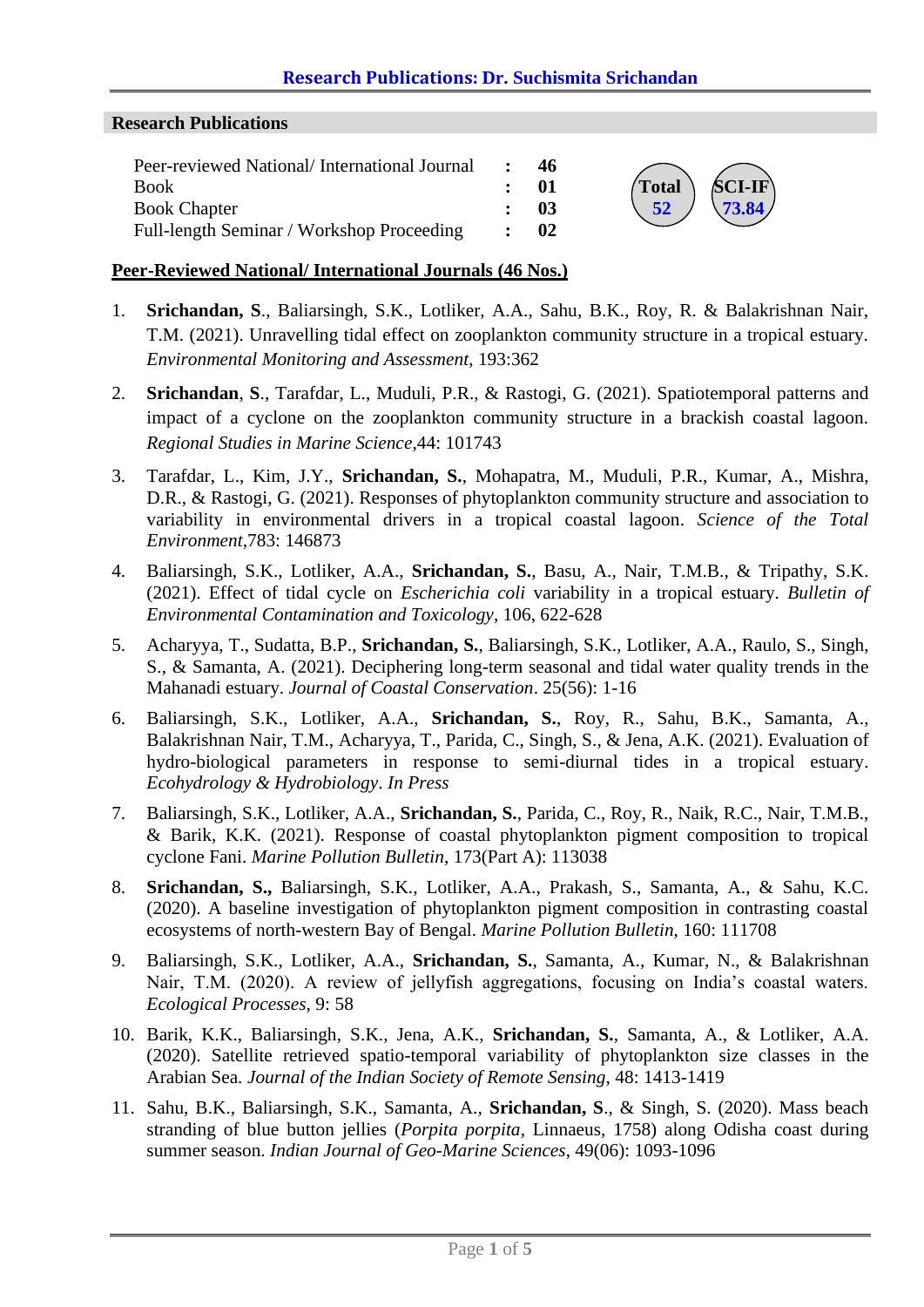- 12. **Srichandan**, **S**., Baliarsingh, S.K., Prakash, S., Lotliker, A.A., Parida, C., & Sahu, K.C. (2019). Seasonal dynamics of phytoplankton in response to environmental variables in contrasting coastal ecosystems. *Environmental Science and Pollution Research,* 26: 12025-12041
- 13. **Srichandan**, **S**., Prakash, S., Baliarsingh, S.K., Lotliker, A.A., & Sahu, K.C. (2019). A review on variability of partial pressure of carbon dioxide in coastal waters of India. *International Journal of Energy and Water Resources*, 3: 351-360
- 14. Parida, C., Baliarsingh, S.K., Lotliker, A.A., Dash, M., **Srichandan, S**. & Sahu, K.C. (2019). Seasonal variation in optically active substances at a coastal site along western Bay of Bengal. *SN Applied Sciences*, 1:1210
- 15. **Srichandan**, **S**., Baliarsingh, S.K., Prakash, S., Panigrahy, R.C. & Sahu, K.C. (2018). Zooplankton Research in Indian Seas: A Review. *Journal of Ocean University of China*,17(5): 1149-1158
- 16. Baliarsingh, S.K., **Srichandan, S.**, Lotliker, A.A., Srinivasa Kumar, T., & Sahu, K.C. (2018) Zooplankton distribution in coastal water off Gopalpur, north-western Bay of Bengal. *Journal of Ocean University of China,* 17(4): 879-889
- 17. Baliarsingh, S.K., Dwivedi, R., Lotliker, A.A., Jayashankar, R., Sahu, B.K., **Srichandan, S.**, Samanta, A., Parida, C., Srinivasa Kumar, T., & Sahu, K.C. (2018). An Ephemeral Dinoflagellate Bloom during Summer Season in Nearshore Water of Puri, East Coast of India. *Ocean Science Journal,*53(1): 143-147
- 18. Baliarsingh, S.K., **Srichandan, S.**, Lotliker, A.A., Gracia-Escobar, M.F., Tripathy, M., Sahu, K.C. & Srinivasa Kumar, T. (2017). Temporal variation of phytoplankton assemblage in estuarine waters: implication of cyclone Phailin. *Current Science,* 113(5): 858-860
- 19. Sahu, B.K., Baliarsingh, S.K., Lotliker, A.A., Parida, C., **Srichandan**, **S.**, & Sahu, K.C. (2017). Winter thermal inversion and *Trichodesmium* dominance in north-western Bay of Bengal. *Ocean Science Journal*, 52(2): 301-306
- 20. **Srichandan**, **S**., Panigrahy, R.C., Baliarsingh, S.K., Srinivasa Rao, B., Pati, P., Sahu, B.K., & Sahu, K.C. (2016). Distribution of trace metals in surface seawater and zooplankton of the Bay of Bengal, off Rushikulya estuary, East Coast of India. *Marine Pollution Bulletin,* 111(1-2): 468-475
- 21. Sahu, B.K., **Srichandan**, **S**., & Panigrahy, R.C. (2016). A preliminary study on the microzooplankton of Chilika Lake, a brackish water lagoon on the east coast of India. *Environmental Monitoring and Assessment*, 188: 69
- 22. Baliarsingh, S.K., **Srichandan, S.**, Pati, S.K, Sahu, K.C., Dash, S.K., Lotliker, A.A., & Srinivasa Kumar, T. (2016). Phytoplankton community structure along offshore transects of some Indian estuaries of east coast: An experience with a summer cruise. *Indian Journal of Geo-Marine Sciences,* 45(8): 960-973
- 23. Baliarsingh, S.K., **Srichandan**, **S**., Lotliker, A.A., Sahu, K.C., & Srinivasa Kumar, T. (2016). Phytoplankton community structure in local water types at a coastal site in north-western Bay of Bengal. *Environmental Monitoring and Assessment,* 188: 427
- 24. Baliarsingh, S.K., Lotliker, A.A., Trainer, V.L., Wells, M.L., Parida, C., Sahu, B.K., **Srichandan, S.**, Sahoo, S., Sahu, K.C., & Srinivasa Kumar, T. (2016). Environmental dynamics of red *Noctiluca scintillans* bloom in tropical coastal waters. *Marine Pollution Bulletin*, 111(1- 2): 277–286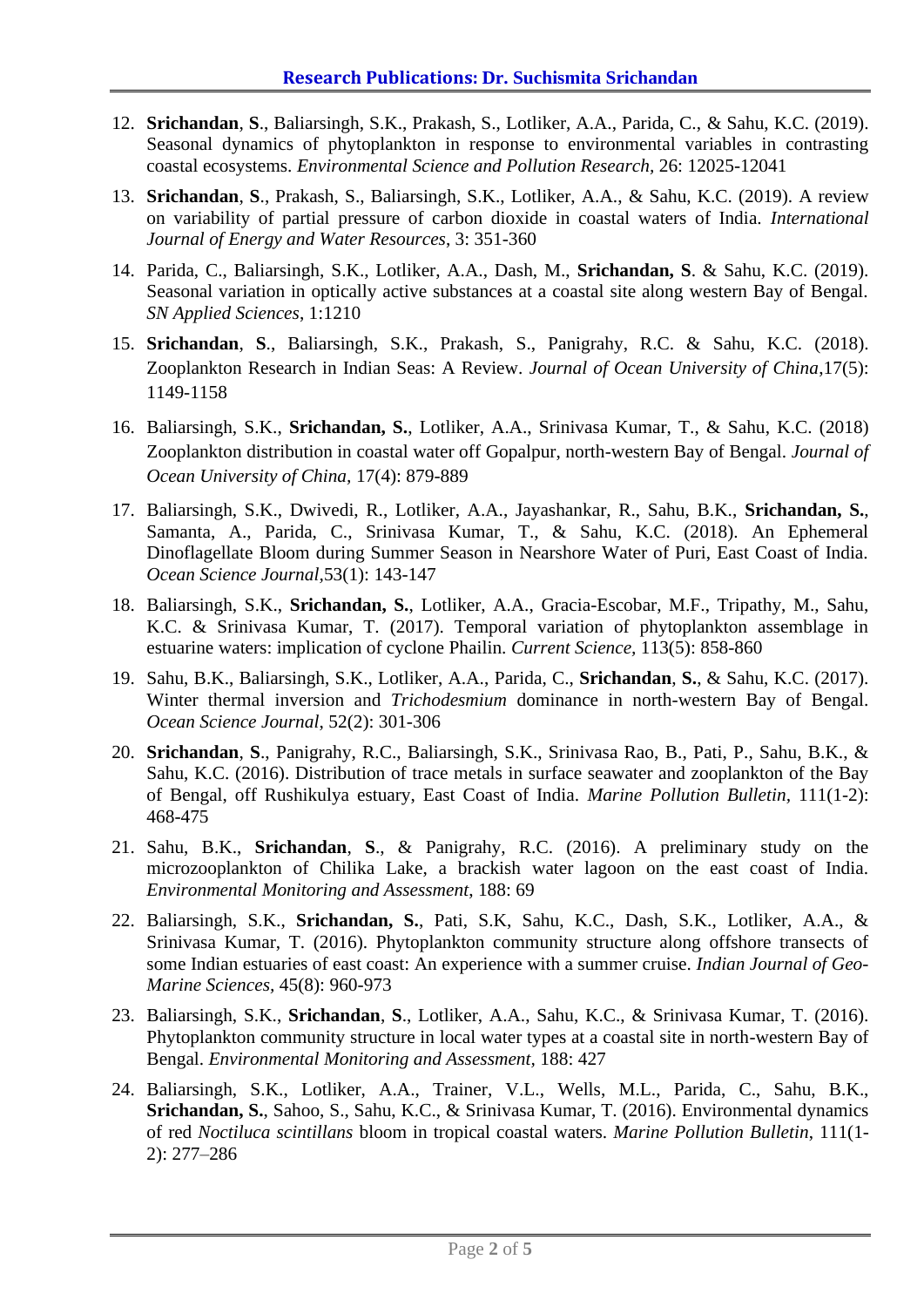- 25. **Srichandan**, **S**., Kim, J.Y., Bhadury, P., Barik, S.K., Muduli, P.R., Samal, R.N., Pattnaik, A.K., & Rastogi, G. (2015). Spatiotemporal distribution and composition of phytoplankton assemblages in a coastal tropical lagoon: Chilika, India. *Environmental Monitoring and Assessment*, 187: 47
- 26. **Srichandan**, **S**., Kim, J.Y., Kumar, A., Mishra, D.R., Bhadury, P., Muduli, P.R., Pattnaik, A.K., & Rastog[i,](http://www.sciencedirect.com/science/article/pii/S0025326X15301806#af0005) G. (2015). Interannual and cyclone-driven variability in phytoplankton communities of a tropical coastal lagoon. *Marine Pollution Bulletin*, 101(1): 39-52
- 27. **Srichandan**, **S**., Sahu, B.K., Panda, R., Baliarsingh, S.K., Sahu, K.C., & Panigrahy, R.C. (2015). Zooplankton distribution in coastal water of the North-Western Bay of Bengal, off Rushikulya estuary, east coast of India. *Indian Journal of Geo-Marine Sciences,* 44(4): 546-561
- 28. Baliarsingh, S.K., **Srichandan, S**., Sahu, K.C., Lotliker, A.A., & Srinivasa Kumar, T. (2015). First record of fourteen phytoplankton species off Rushikulya estuary, Northwestern Bay of Bengal. *Indian Journal of Geo-Marine Sciences*, 44(4): 490-494
- 29. Baliarsingh, S.K., **Srichandan S.**, Sahu, K.C., & Lotliker, A.A. (2015). Occurrence of a new species of toxic Cnidaria (*Pelagia noctiluca* Forskal, 1775) from estuarine waters of Rushikulya River, Western Bay of Bengal. *Indian Journal of Geo-Marine Sciences*, 44(4): 580-582
- 30. Baliarsingh, S.K., **Srichandan, S**., Naik, S., Sahu, K.C., Lotliker, A.A., & Srinivasa Kumar, T. (2015). Seasonal variation of phytoplankton community composition in coastal waters off Rushikulya Estuary, East Coast of India. *Indian Journal of Geo-Marine Sciences*, 44(4): 508- 526
- 31. Baliarsingh, S.K., **Srichandan, S**., Sahu, K.C., & Lotliker, A.A*.* (2015). First record of *Desmoscolex falcatus* (Nematoda: Adenophorea: Desmoscolecida: Desmoscolecidae) from Rushikulya estuary, Odisha, India. *Indian Journal of Geo-Marine Sciences*, 44(4):487-489
- 32. Baliarsingh, S.K., Parida, C., Lotliker, A.A., **Srichandan**, **S**., Sahu, K.C., & Srinivasa Kumar, T. (2015). Biological implications of cyclone *Hudhud* in the coastal waters of northwestern Bay of Bengal. *Current Science*, 109(7):1243-1245
- 33. **Srichandan**, **S**., Panda, C.R., &Rout, N.C. (2014). Summer Distribution of Zooplankton in Coastal Waters of Odisha, East Coast of India. *International Journal of Oceanography and Marine Ecological System*, 3(1): 9-25
- 34. Baliarsingh, S.K., **Srichandan**, **S**., Sahu, B.K., Sahu, K.C., Lotliker, A.A., & Srinivasa Kumar, T. (2014). Zooplankton community distribution along offshore transects of some Indian estuaries of east coast: A taxonomic investigation during a summer cruise. *Indian Journal of Geo-Marine Sciences*, 43(9): 1781-1791
- 35. Rout, J., Ojha, A., **Srichandan**, **S**., Tripathy, M., Bhatt, K.S., Samal, R.N., Pattnaik, A.K., & Rajesh, G. (2014). Monitoring aquatic vegetation distribution in Chilika lagoon with G-tech. *Research & Reviews*: *Journal of Space Science & Technology*, 3(1): 17-23
- 36. **Srichandan**, **S**., Panda, C.R., & Rout, N.C. (2013). Seasonal Distribution of Zooplankton in Mahanadi Estuary (Odisha), East Coast of India: A Taxonomical Approach. *International Journal of Zoological Research*, 9(1):17-31
- 37. Sahu, B.K., Baliarsingh, S.K., **Srichandan**, **S**., & Sahu, K.C. (2013). Seasonal variation of zooplankton abundance and composition in Gopalpur Creek: a tropical tidal backwater, east coast of India. *Journal of the Marine Biological Association of India*, 55(1): 59-64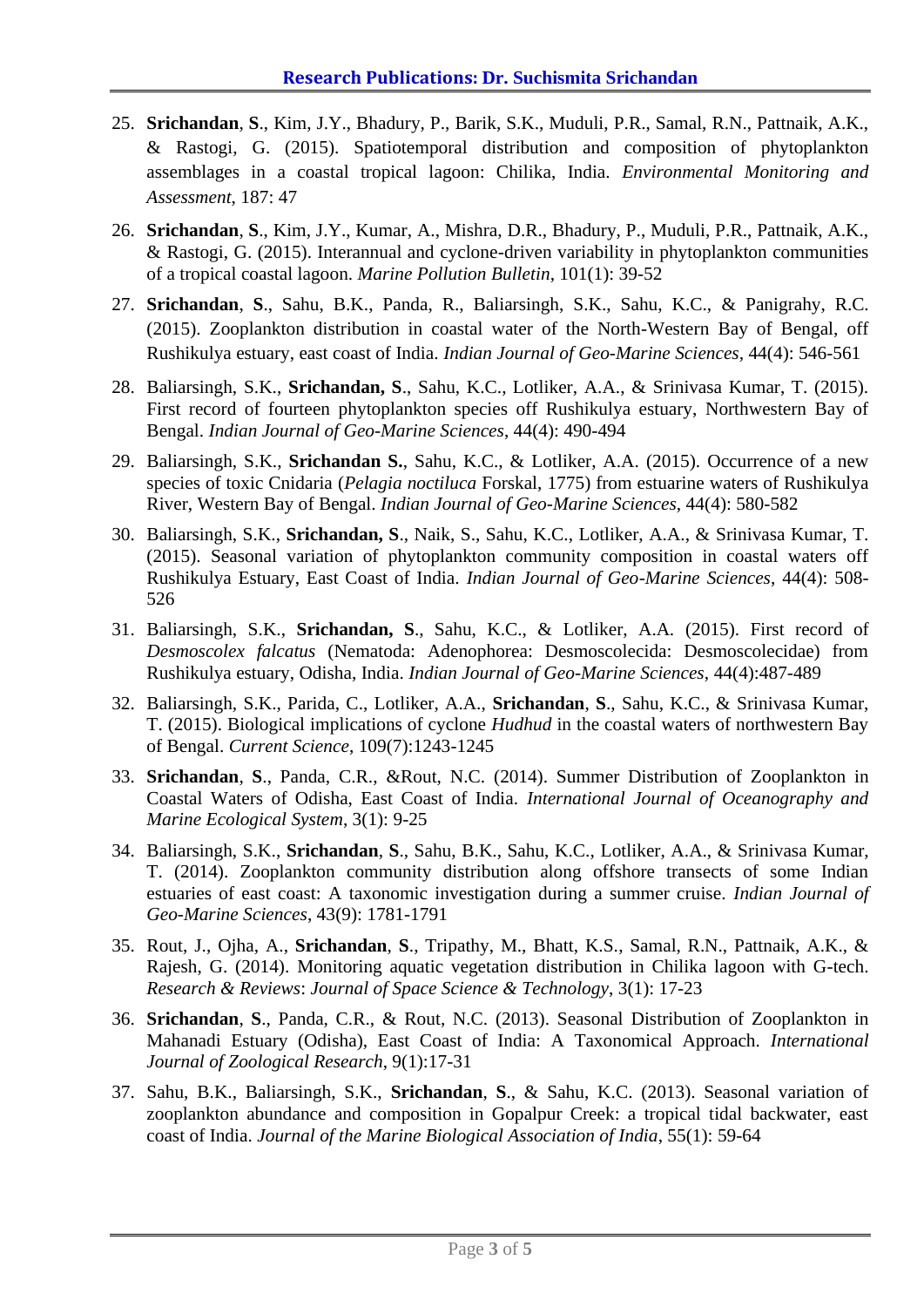- 38. Baliarsingh,S.K., Sahu, B.K., **Srichandan**, **S**., Sahu,K.C., Lotliker, A.A., & Srinivasa Kumar, T. (2013). Seasonal variation of phytoplankton community in Gopalpur creek: a tropical tidal backwater ecosystem, east coast of India. *Indian Journal of Geo-Marine Sciences*, 42(5): 622- 634
- 39. Baliarsingh, S.K., **Srichandan**, **S**., Naik, S., Sahu, K.C., Lotliker, A.A., & Srinivasa Kumar, T. (2013). Distribution of hydro-biological parameters in coastal waters off Rushikulya estuary, east coast of India: A premonsoon case study. *Pakistan Journal of Biological Sciences*, 16(16):779-787
- 40. **Srichandan**, **S**., Baliarsingh, S.K., Panigrahy, R.C., & Sahu, K. C. (2012). A Case Study on Summer Distribution of Zooplankton in Chilika Lagoon, East Coast of India. *International Journal of Life Sciences and Technology*, 5(5):29-36
- 41. Paikaray, S., **Srichandan**, **S**., Baliarsingh, S.K., Sahu, B.K., & Panigrahy, R.C. (2012). Meiobenthos distribution in estuarine and beach sediments of Rushikulya estuary, east coast of India-a case study. *Asian Journal of Experimental Biological Sciences*, 3(2): 391-396
- 42. Baliarsingh, S.K., Sahu, B.K., **Srichandan**, **S**., & Sahu, K.C. (2012). Seasonal variation of phytoplankton community in navigable channel of Gopalpur Port, east coast of India: a taxonomic study. *International Journal of Modern Botany*, 2(3):40-46
- 43. Sahu, K.C., Baliarsingh, S.K., **Srichandan, S.,** Lotliker, A., & Srinivasa Kumar, T. (2012). Validation of PFZ advisories - a case study along Ganjam coast of Odisha, east coast of India. *Indian Streams Research Journal*, 1(XII): 1-6
- 44. Sahu, K.C., Baliarsingh, S.K., **Srichandan**, **S.**, Lotliker, A.A., & Srinivasa Kumar, T. (2012). Socio-economic conditions of fisher folk vis-à-vis satellite technology in coastal district of Ganjam, Odisha. *Review of Research*, 1(IV): 1-6
- 45. Sahu, B.K., Baliarsingh, S.K., **Srichandan**, **S**., & Sahu, K.C. (2012). Zooplankton abundance and composition in surf zone of Gopalpur Port, east coast of India- a case study. *Marine Science,* 2(6):120-124
- 46. Baliarsingh, S.K., **Srichandan**, **S**., Barik, K.K., Sahu, K.C., & Lotliker, A.A. (2011). Satellite retrieved chlorophyll distribution in Bay of Bengal- a case study. *Research Journal of Berhampur University*, 1: 220-229

### **Books (01 Nos.)**

1. Sahu, K.C., Baliarsingh, S.K**., Srichandan, S**., Lotliker, A.A., & Srinivasa Kumar, T.S. (2013). Monograph on marine plankton of east coast of India: a cruise report. Indian National Centre for Ocean Information Services, Hyderabad, 146 pages. ISBN: 978-81-923474-2-4

### **Book Chapters (03 Nos.)**

1. **Srichandan, S**., & Rastogi, G. (2020). Spatiotemporal assessment of phytoplankton communities in the Chilika lagoon. (pp. 251-294). In: Finlayson, C.M., Rastogi, G., Mishra, D.R., & Pattnaik, A.K. (eds): Ecology, conservation, and restoration of Chilika Lagoon, India. Wetlands: Ecology, Conservation and Management, vol 6. Springer, Cham